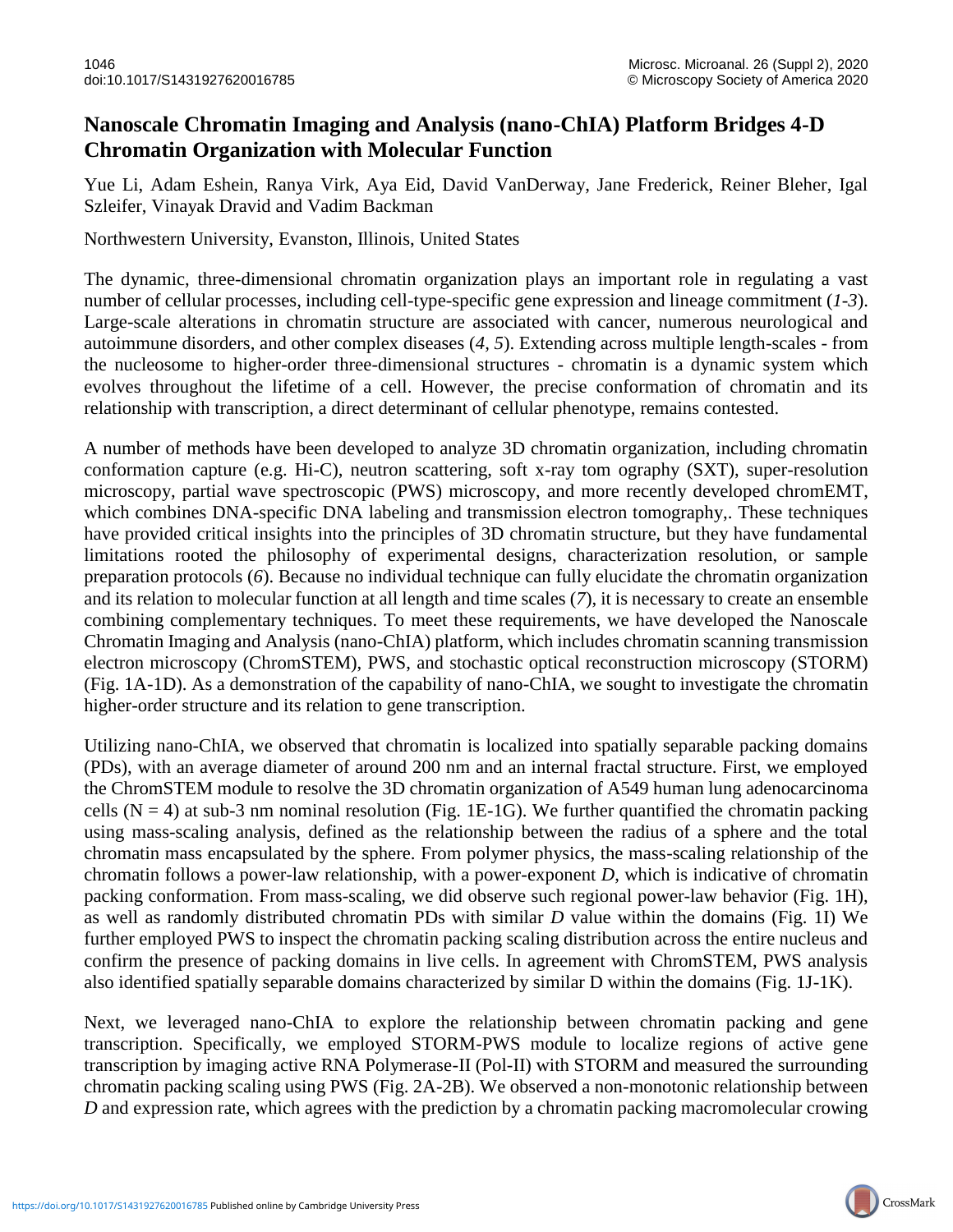(CPMC) model we developed previously (Fig. 2C) (*8*). Notably, we found that Pol-II density is associated with observed PDs, with pockets of high Pol-II density forming around the periphery of PDs or groups of PDs (Fig.2D). In order to test if PDs are formed, at least in part, by active gene transcription, we performed a perturbation study to halt transcriptional elongation in BJ fibroblast cells by treatment with Actinomycin D (Act-D) (9). After Act-D treatment, we continuously captured PWS images for ten minutes to evaluate the real-time effect of transcriptional inhibition on chromatin structure from the level of PDs to the scale of the whole nucleus (Fig. 2E). At the level of the entire nucleus, we observed that treatment with Act-D produces a rapid decrease in average chromatin packing scaling *D* across the cell population (Fig. 2F). Importantly, the abrogation of transcription did not eliminate the PD structure of chromatin (Fig. 2E right panel, 2F, 2G). Our findings are consistent with previous work showing that chromatin structure is stabilized by transcriptional elongation (*10*). Furthermore, this result supports the hypothesis that the process of active gene transcription affects supranucleosomal chromatin organization but is not its sole determinant.

In summary, each facet of nano-ChIA interrogates distinct aspects of chromatin architecture in the context of molecular processes: ChromSTEM for DNA density and the spatial conformation of the chromatin chains, PWS for label-free, dynamic measurements of the statistical properties of the chromatin conformation in live cells, and STORM for *in situ*imaging of molecular functions with nanoscale resolution. Through nano-ChIA, we identified chromatin forms distinctive PDs with varying size and packing conformation throughout the nucleus, and the packing properties within the domain exhibit a complex bi-directional relationship with active gene transcription. Further studies employing the nano-ChIA platform have the potential to provide a more coherent picture of chromatin structure and its relation to molecular function.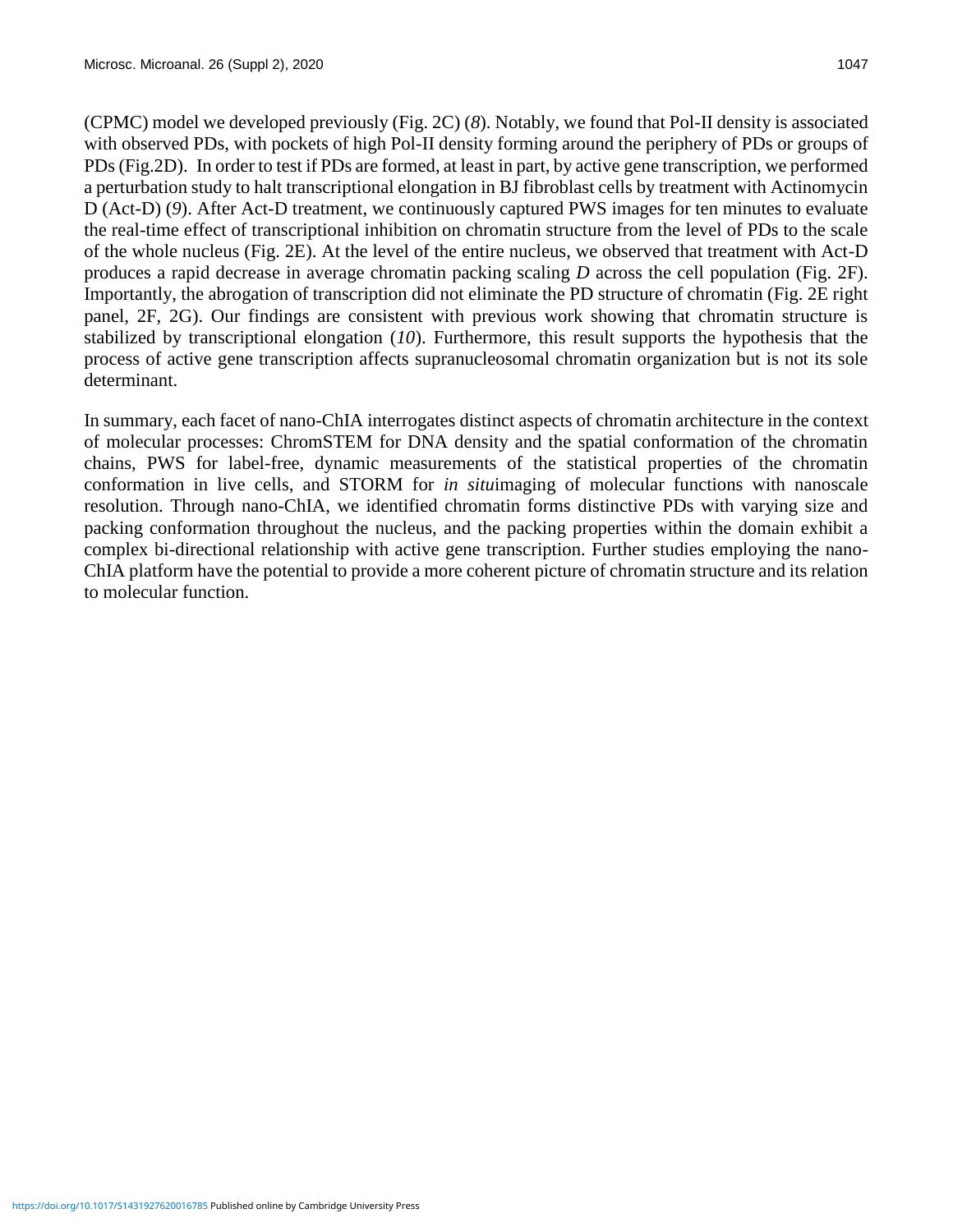

**Figure 1.** Chromatin packing domains (PDs) observed by nanoscale Chromatin Imaging and Nanoscale Analysis (nano-ChIA) platform. (A) ChromSTEM HAADF tomography characterizes the 3D chromatin structure of an A549 cell (contrast inverted). The inverted image contrast in ChromSTEM HAADF tomography is inversely proportional to the local DNA density: as the electrons encounter a higher density of DNA along their trajectory, the image contrast appears darker. Individual nucleosomes and linker DNA are resolved at sub 3-nm spatial resolution. Scale bar: 30 nm. (B) ChromTEM imaging of a bJ cell nucleus on a 50 nm resin section prepared by ChromEM staining. Similar to ChromSTEM, ChromTEM also maps the DNA distribution, but the image contrast follows Beer's law. Scale bar: 1 μm. (C) Coregistered PWS and STORM imaging of chromatin packing scaling D (pseudo color: red) within chromatin packing domains and active RNA polymerase II (green) of an M248 cell nucleus. Scale bar: 3 μm. (D) Label-free PWS images of live A549 cells. The pseudo color again represents the chromatin packing scaling D. Scale bar: 20 μm. (E) A 2.9 nm thick virtual 2D slice from ChromSTEM HAADF tomography reconstruction of the chromatin from an A549 cell nucleus (contrast inverted). Scale bar: 200 nm. (F-G) High-resolution tomography reveals find chromatin structures such as linker DNA (blue arrows in F) and individual nucleosomes (blue arrows in G). Scale bar: 20 nm. (H) Average mass scaling of the chromatin packing in log-log scale shows a packing domain regime with an internal fractal structure. Within individual PDs,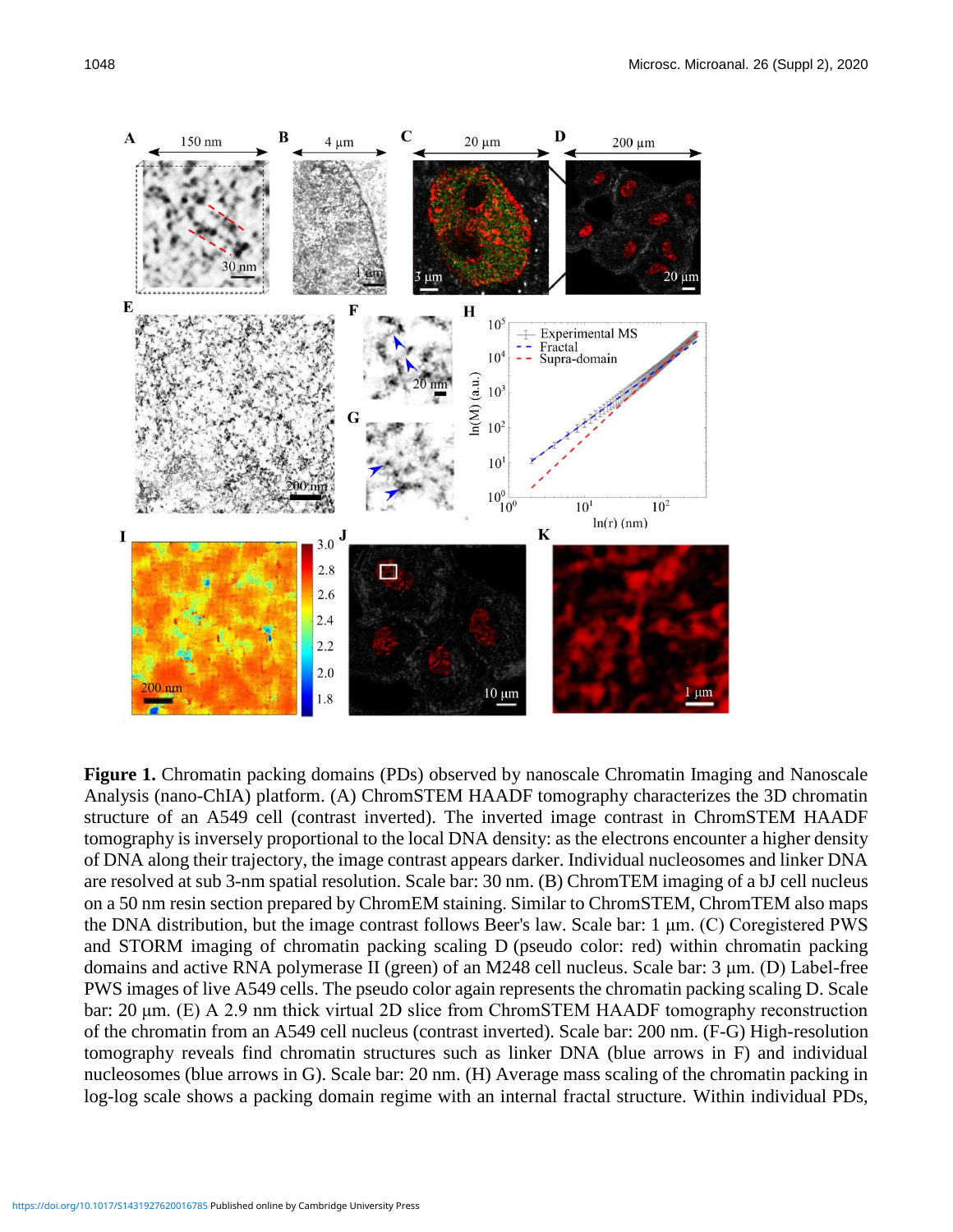mass and physical space occupied by chromatin follow a power-law relationship (linear in the log-log plot). The dashed lines depict the linear regression fit within each regime. (I) Mapping of chromatin packing scaling D of an A549 cell. The chromatin self-organizes into packing domains (PDs) with similar packing scaling. Scale bar: 200 nm. (J) Mapping of chromatin packing scaling D of the whole cell by PWS. Scale bar: 10 μm. (K) Magnified PWS mapping of D of the region highlighted by the white square in (J). Each cluster represents a diffraction-limited observation of PDs. Scale bar: 1 μm.



**Figure 2.** Nano-ChIA platform investigates the relationship between chromatin structure and transcription. (A) A STORM image of an M248 ovarian cancer cell labeled with RNA polymerase II (green) overlaid on top of chromatin packing scaling D measured by PWS (red). Scale bar: 3 μm. (B) A magnified view of the white square in (A). Scale bar: 1  $\mu$ m. (C) The relationship between D and the local